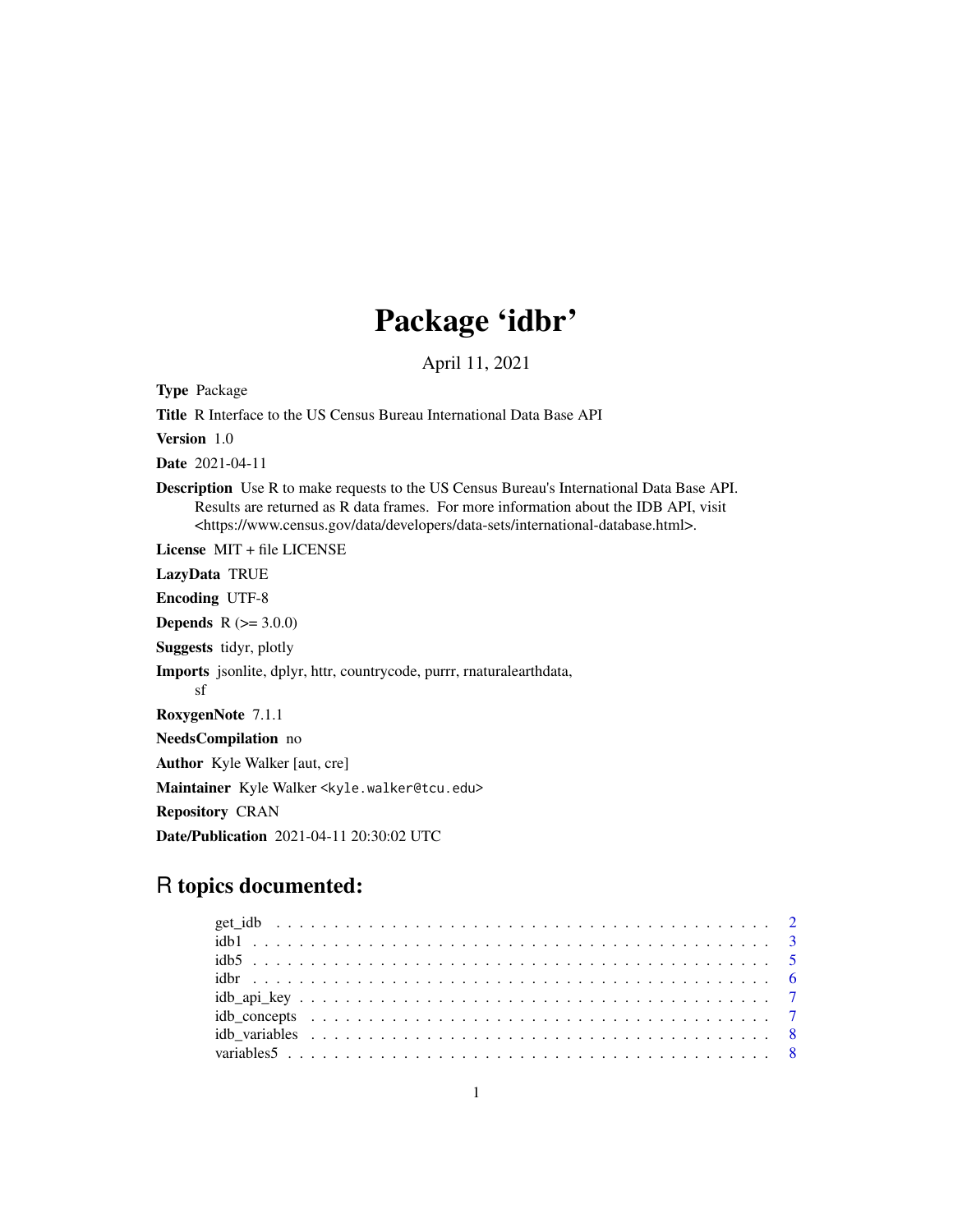#### <span id="page-1-0"></span>**Index** [9](#page-8-0)

# Description

Get Data from the US Census Bureau's International Data Base API

#### Usage

```
get_idb(
 country,
 year,
 variables = NULL,
 concept = NULL,
  age = NULL,sex = NULL,geometry = FALSE,
 resolution = c("low", "high"),
 api_key = NULL
)
```
# Arguments

| country    | A country name or vector of country names. Can be specified as ISO-2 codes as<br>well. Use country $=$ "all" to request all countries available in the IDB.                                                                                                                                     |
|------------|-------------------------------------------------------------------------------------------------------------------------------------------------------------------------------------------------------------------------------------------------------------------------------------------------|
| year       | A single year or vector of years for which you'd like to request data.                                                                                                                                                                                                                          |
| variables  | A character string or vector of variables representing data you would like to<br>request. If you are specifying an age or sex subset, this should be kept as NULL<br>as the function will return data from the 1-year-of-age IDB API. If filtering by<br>age or sex, should be NULL.            |
| concept    | Variables in the IDB are organized by concepts; if specified, request all variables<br>for a given concept. Use idb_concepts() to view available concepts.                                                                                                                                      |
| age        | A vector of ages for which you would like to request population data. If spec-<br>ified, will return data from the 1-year-age-band IDB API. Should not be used<br>when variables is not NULL.                                                                                                   |
| sex        | One or more of "both", "male", or "female". If specified, will return data from<br>the 1-year-age-band IDB API. Should not be used when variables is not NULL.                                                                                                                                  |
| geometry   | If TRUE, returns country simple feature geometry along with your data which<br>can be used for mapping. Geometry is obtained using the rnatural earthdata R<br>package.                                                                                                                         |
| resolution | one of "low" for lower-resolution (less-detailed) geometry, or #" "high" for<br>more detailed geometry. It is recommended to use the low-resolution geome-<br>tries for smaller-scale (e.g. world) mapping, and the higher-resolution geome-<br>tries for medium-scale (e.g. regional) mapping. |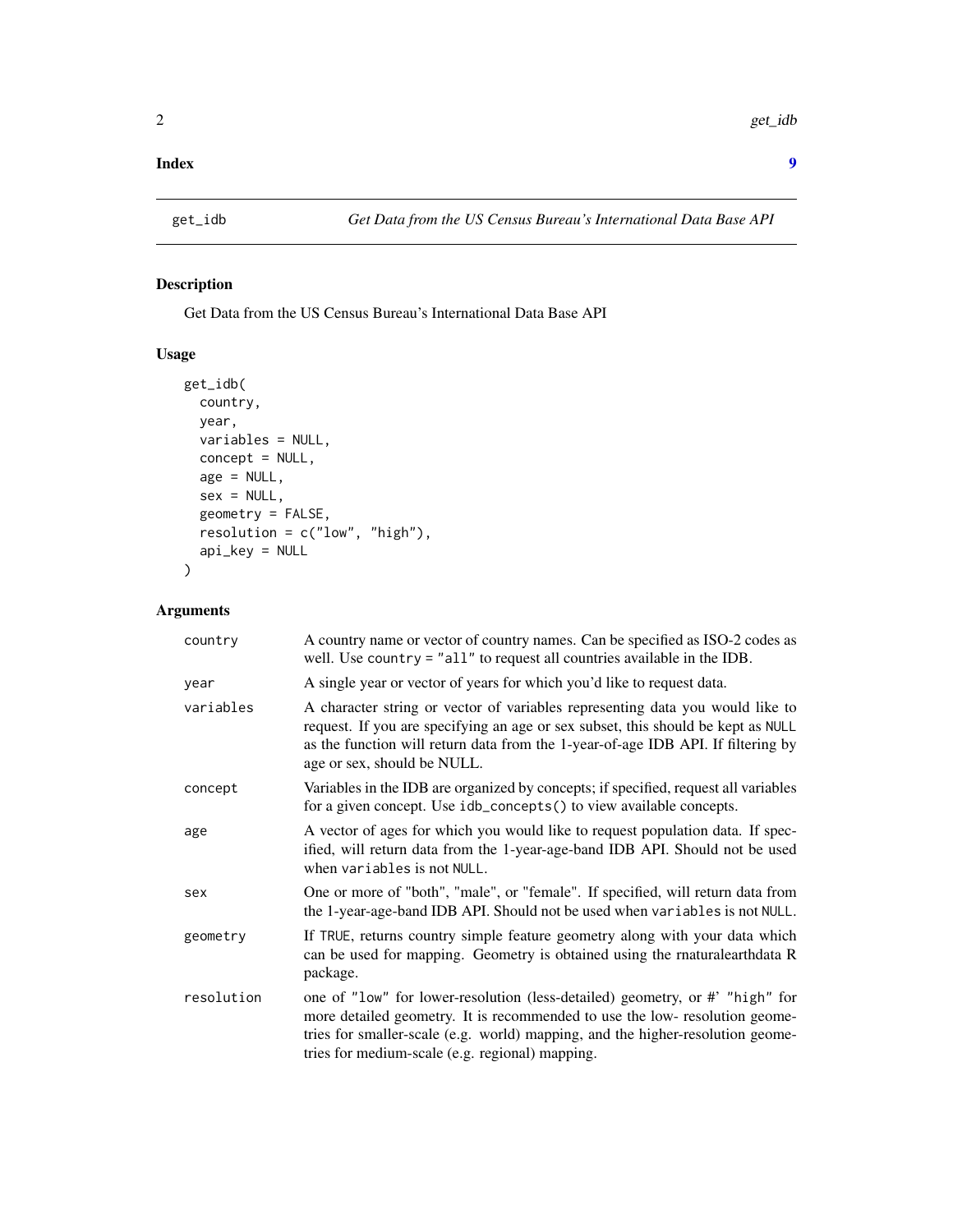```
api_key Your Census API key. Can be supplied as part of the function call or set globally
                  with the idb_api_key() function. If you are a tidycensus user with your API
                  key already stored, get_idb() will pick up the API key from there, and no
                  further action from you is required.
```
#### Value

A tibble or sf tibble of data from the International Data Base API.

#### Examples

```
## Not run:
# Get data from the 1-year-age-band dataset by sex for China from
# 1990 through 2021
library(idbr)
china_data <- get_idb(
  country = "China",
  year = 1990:2021,
  age = 1:100,sex = c("male", "female")
 )
# Get data on life expectancy at birth for all countries in 2021 and
# make a map with ggplot2
library(idbr)
library(tidyverse)
lex <- get_idb(
  country = "all",year = 2021,
  variables = c("name", "e0"),geometry = TRUE
)
ggplot(lex, aes(fill = e0)) +theme_bw() +
  geom_sf() +
  coord_sf(crs = 'ESRI:54030') +
  scale_fill_viridis_c() +
  labs(fill = "Life expectancy at birth (2021)")
## End(Not run)
```
idb1 *(DEPRECATED) Retrieve data from the single-year-of-age IDB dataset.*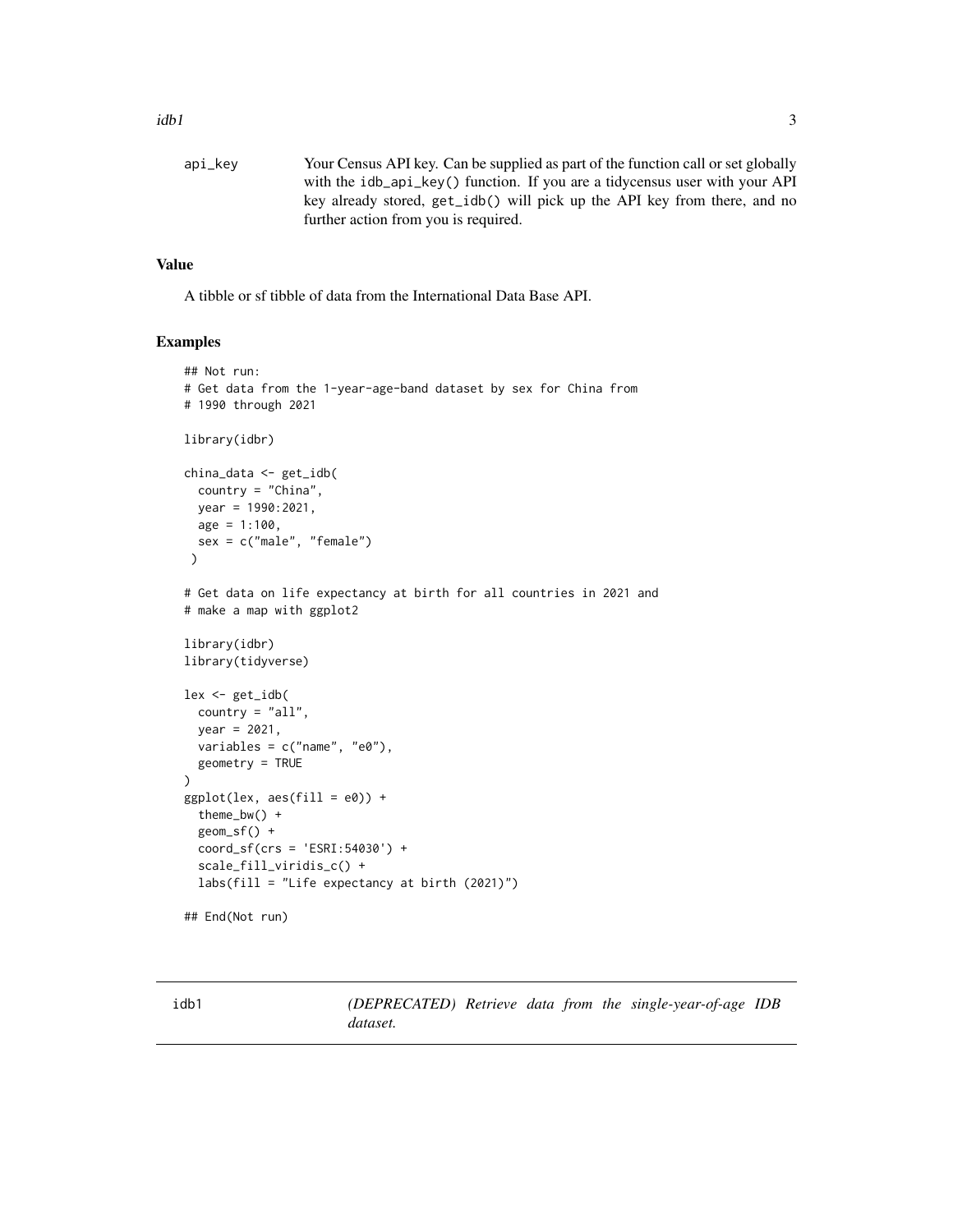# Description

(DEPRECATED) Retrieve data from the single-year-of-age IDB dataset.

#### Usage

```
idb1(
  country,
 year,
 variables = c("AGE", "AREA_KM2", "NAME", "POP"),
 start_age = NULL,
 end_age = NULL,
 sex = NULL,api_key = NULL
\mathcal{L}
```
# Arguments

| country   | The two-character country FIPS code, or a valid country name.                                                                                           |  |
|-----------|---------------------------------------------------------------------------------------------------------------------------------------------------------|--|
| year      | The year for which you'd like to retrieve data                                                                                                          |  |
| variables | A vector of variables. If left blank, will return age, area in square kilometers,<br>the name of the country, and the population size of the age group. |  |
| start_age | (optional) The first age for which you'd like to retrieve data.                                                                                         |  |
| end_age   | (optional) The second age group for which you'd like to retrieve data.                                                                                  |  |
| sex       | (optional) One of 'both', 'male', or 'female'.                                                                                                          |  |
| api_key   | The user's Census API key. Can be supplied here or set globally in an idbr<br>session with idb_api_key(api_key).                                        |  |

#### Value

A data frame with the requested data.

# See Also

<https://api.census.gov/data/timeseries/idb/1year.html>

# Examples

## Not run:

# Projected population pyramid of China in 2050 with idbr and plotly

```
library(idbr)
library(plotly)
library(dplyr)
idb_api_key('Your API key goes here')
male <- idb1('CH', 2050, sex = 'male') %>%
```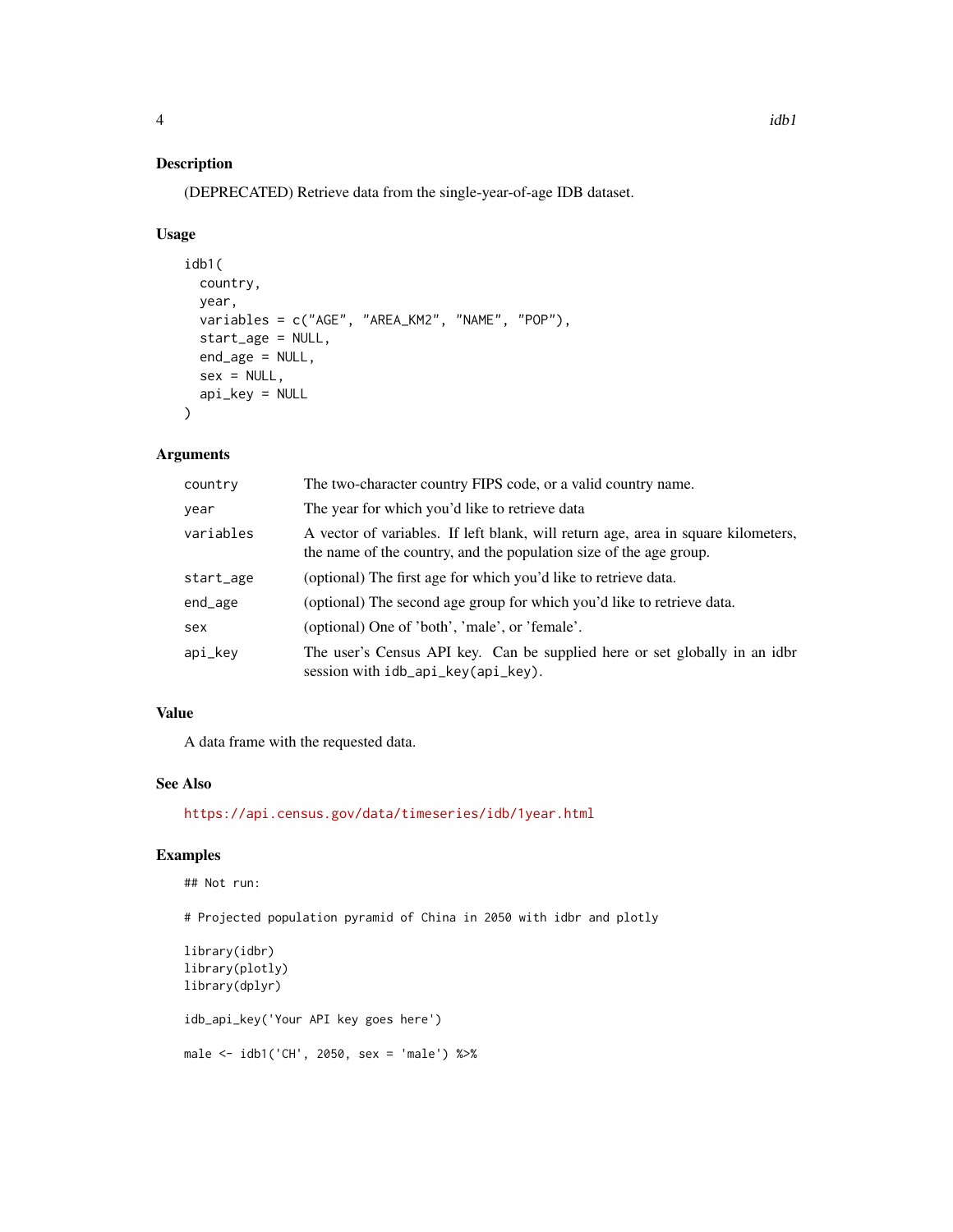```
mutate(POP = POP * -1,
        SEX = 'Male')
female <- idb1('CH', 2050, sex = 'female') %>%
  mutate(SEX = 'Female')
china <- rbind(male, female) %>%
  mutate(abs_pop = abs(POP))
plot_ly(china, x = POP, y = AGE, color = SEX, type = 'bar', orientation = 'h',
       hoverinfo = 'y+text+name', text = abs_pop, colors = c('red', 'gold')) %>%
 layout(bargap = 0.1, barmode = 'overlay',
     xaxis = list(tickmode = 'array', tickvals = c(-10000000, -5000000, 0, 5000000, 10000000),
                     ticktext = c('10M', '5M', '0', '5M', '10M')),
```

```
title = 'Projected population structure of China, 2050')
```
## End(Not run)

idb5 *(DEPRECATED) Retrieve data from the five-year-age-group IDB dataset.*

#### Description

(DEPRECATED) Retrieve data from the five-year-age-group IDB dataset.

#### Usage

```
idb5(
  country,
 year,
 variables = NULL,
 concept = NULL,country_name = FALSE,
 api_key = NULL
)
```
#### Arguments

| country      | A two-character FIPS code or country name, or a vector of FIPS codes or coun-<br>try names, of the countries for which you'd like to retrieve data. |
|--------------|-----------------------------------------------------------------------------------------------------------------------------------------------------|
| year         | A year, or a vector of years, for which you'd like to retrieve data.                                                                                |
| variables    | A vector of variables. Use idb_variables() for a full list.                                                                                         |
| concept      | A concept for which you'd like to retrieve data. Use idb_concepts() for a list<br>of options.                                                       |
| country_name | If TRUE, returns a column with the long country name along with the FIPS<br>code.                                                                   |
| api_key      | The user's Census API key. Can be supplied here or set globally in an idbr<br>session with idb_api_key(api_key).                                    |

<span id="page-4-0"></span> $idb5$  5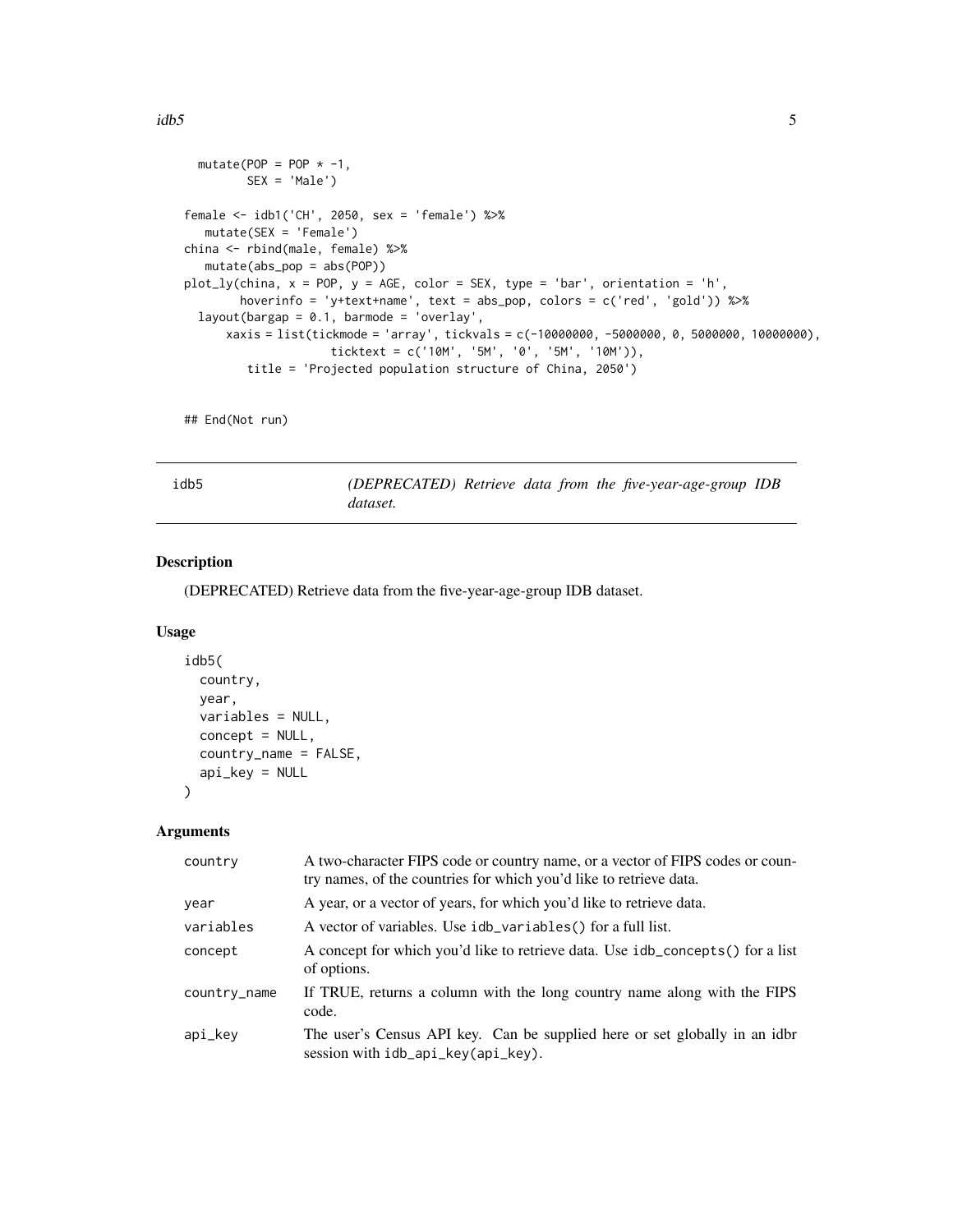#### <span id="page-5-0"></span>Value

A data frame with the requested data.

#### See Also

<https://api.census.gov/data/timeseries/idb/5year.html>

#### Examples

```
## Not run:
# World map of infant mortality rates by country for 2016 with plotly
library(idbr)
library(plotly)
library(viridis)
idb_api_key('Your API key goes here')
df \le idb5(country = 'all', year = 2016, variable = 'IMR', country_name = TRUE)
plot_ly(df, z = IMR, text = NAME, locations = NAME, locationmode = 'country names',
        type = 'choropleth', colors = viridis(99), hoverinfo = 'text+z') %>%
 layout(title = 'Infant mortality rate (per 1000 live births), 2016',
         geo = list(projection = list(type = 'robinson')))
```
## End(Not run)

idbr *Access the Census International Data Base (IDB) from R*

#### Description

This R package grants users access to the US Census Bureau's International Data Base (IDB) API, and returns queries as R data frames. The IDB includes historical demographic data, current population estimates, and demographic projections to 2100 for countries of population 5,000 or greater that are recognized by the US Department of State. Demographic indicators in the IDB include midyear population; population counts by sex and age; and fertility, mortality, and migration variables such as net migration, infant mortality rates, and total fertility rates. Future projections of these indicators are estimated using the cohort-component method. For details on the US Census Bureau's methodology for producing population estimates, please visit [https://www2.census.gov/](https://www2.census.gov/programs-surveys/international-programs/technical-documentation/methodology/idb-methodology.pdf) [programs-surveys/international-programs/technical-documentation/methodology/idb](https://www2.census.gov/programs-surveys/international-programs/technical-documentation/methodology/idb-methodology.pdf)-methodology. [pdf](https://www2.census.gov/programs-surveys/international-programs/technical-documentation/methodology/idb-methodology.pdf).

#### **Note**

This product uses the Census Bureau Data API but is not endorsed or certified by the Census Bureau.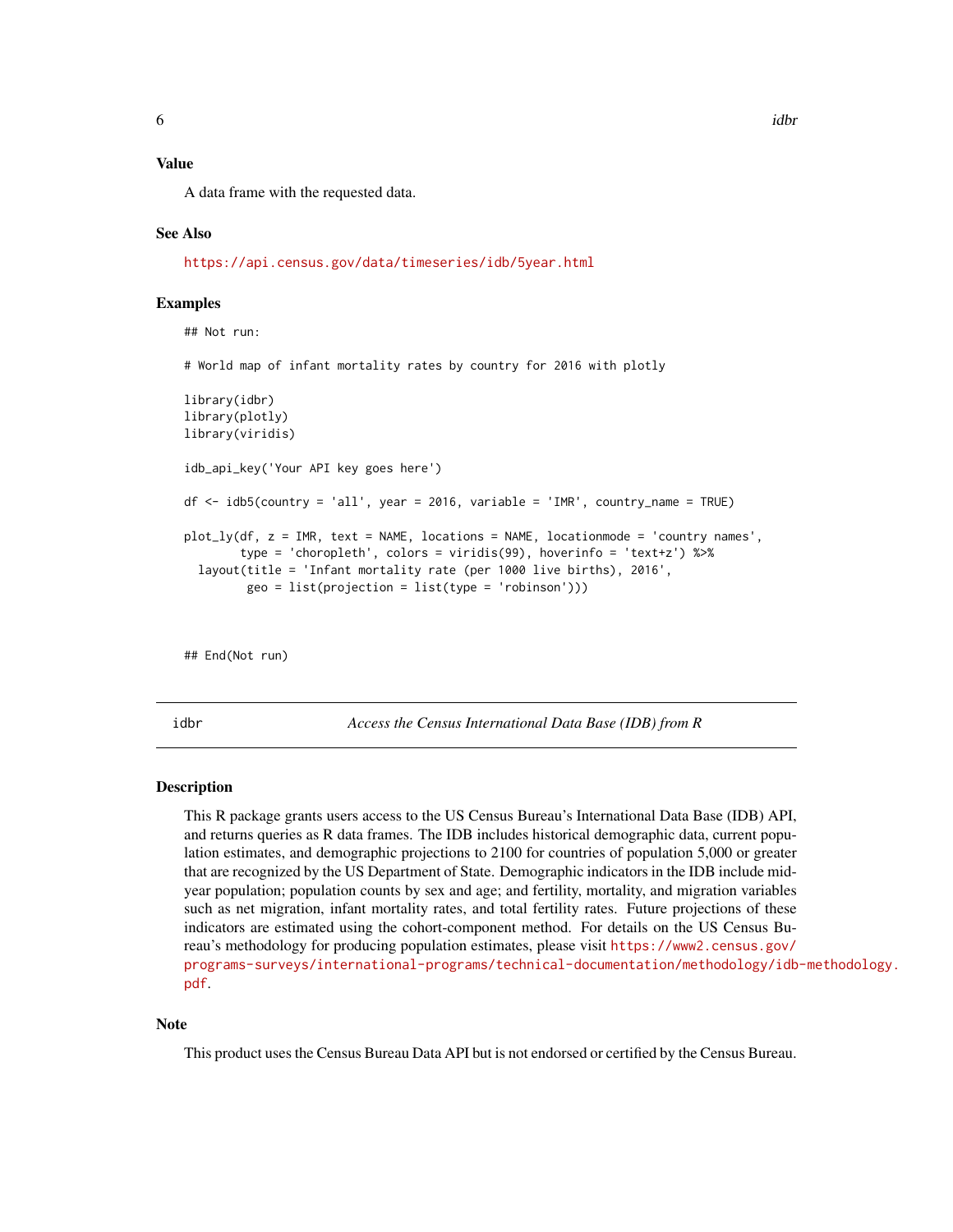#### <span id="page-6-0"></span>idb\_api\_key 7

#### Author(s)

Kyle Walker

#### See Also

Census API terms of service: [https://www.census.gov/data/developers/about/terms-of-se](https://www.census.gov/data/developers/about/terms-of-service.html)rvice. [html](https://www.census.gov/data/developers/about/terms-of-service.html)

US Census Bureau IDB API home page: [https://www.census.gov/data/developers/data-set](https://www.census.gov/data/developers/data-sets/international-database.html)s/ [international-database.html](https://www.census.gov/data/developers/data-sets/international-database.html)

| idb_api_key | Set the Census API key |  |
|-------------|------------------------|--|
|-------------|------------------------|--|

#### Description

Use to set the Census API key in an idbr session so that the key does not have to be passed to each idb1 or idb5 function call.

# Usage

idb\_api\_key(api\_key)

#### Arguments

api\_key The idbr user's Census API key. Can be obtained from [https://api.census.](https://api.census.gov/data/key_signup.html) [gov/data/key\\_signup.html](https://api.census.gov/data/key_signup.html).

#### Examples

## Not run:

idb\_api\_key('Your API key goes here')

## End(Not run)

idb\_concepts *Print the available concepts to pass to the 'idb5()' function.*

#### Description

Print the available concepts to pass to the 'idb5()' function.

#### Usage

idb\_concepts()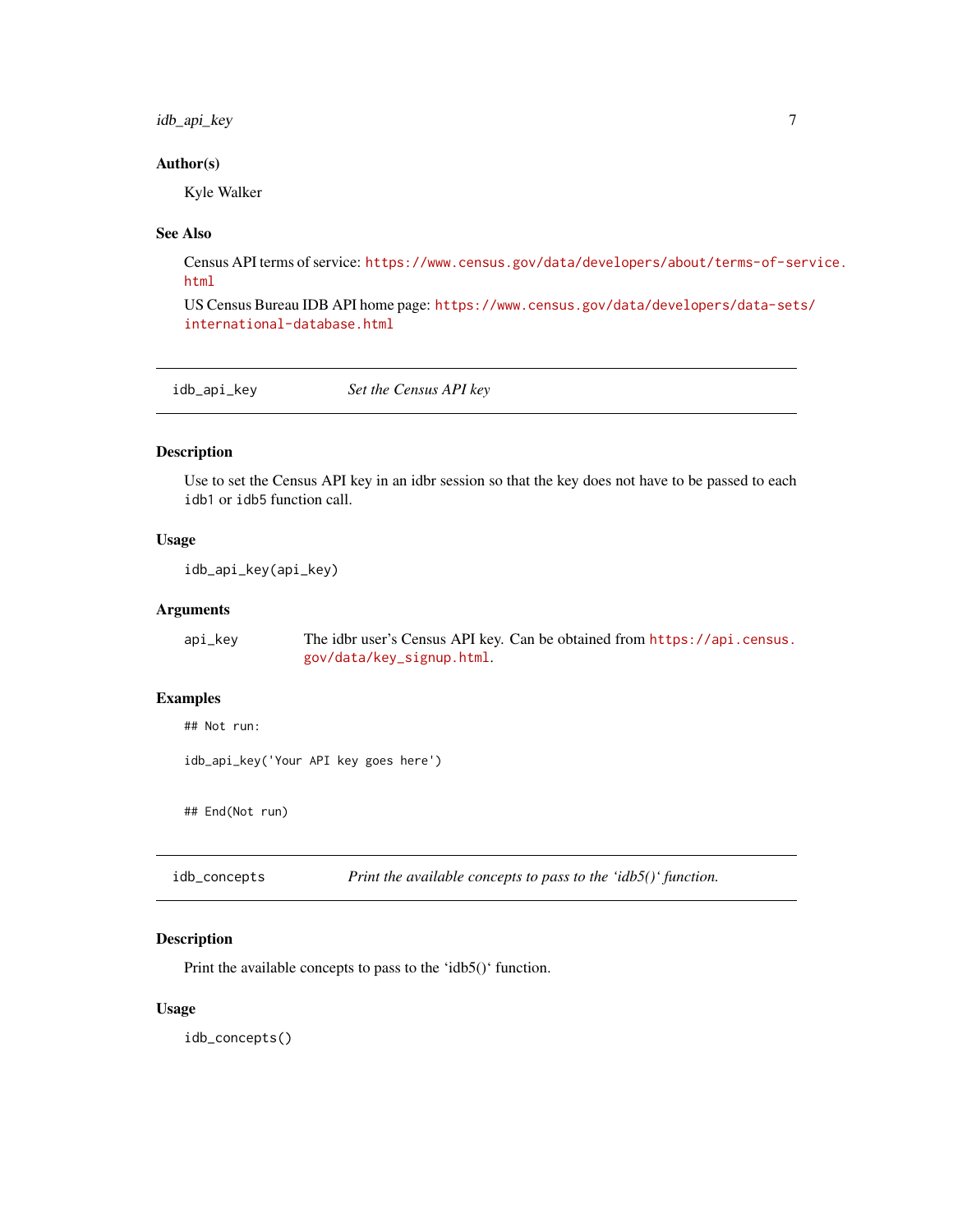#### Description

The first column, "Name", details the variable names that can be passed the function. The second column, "Label", describes the content of the variables.

#### Usage

idb\_variables()

variables5 *Dataset with variable and concept descriptions for the IDB*

#### Description

Built-in dataset for use with the idb\_variables and idb\_concepts functions. To access the data directly, issue the command data(variables5).

- Name: The variable name; can be passed to the idb5 function
- Label: Description of the variable
- Concept: The concept that a given variable belongs to
- Required: Whether or not the variable is required in the API call (idbr users can ignore this)
- Predicate.Type: variable type from the Census; idbr will convert these appropriately

#### Usage

data(variables5)

#### Format

A data frame with 98 rows and 5 columns

#### Details

Dataset with variable and concept descriptions for the IDB